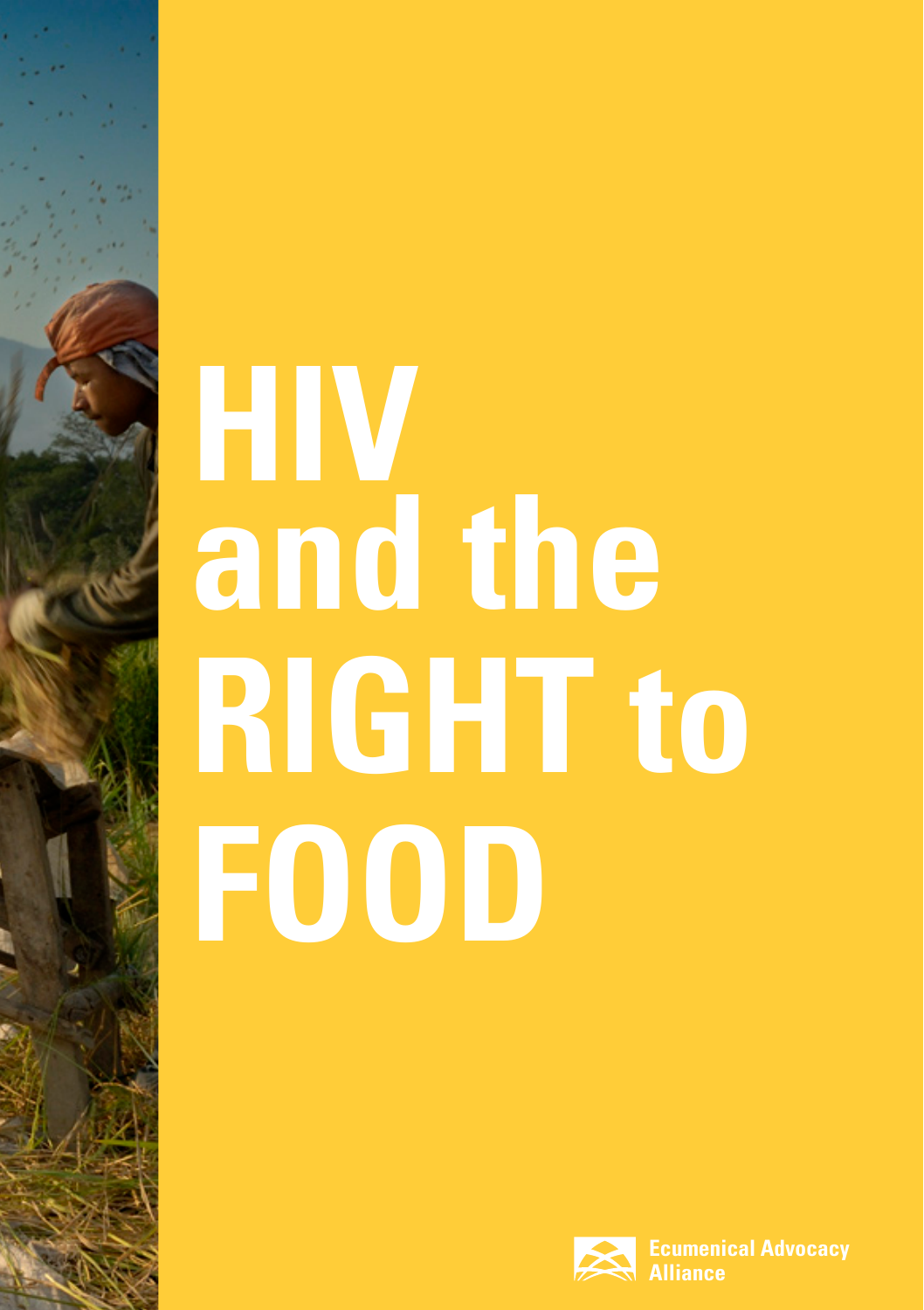## **Promises unfulfilled**

According to the United Nations' Food and Agriculture Organization (FAO), almost one billion people are suffering from hunger and malnutrition. People affected by HIV and AIDS and women in general are particularly vulnerable to hunger, mainly because of discrimination and social exclusion.

Governments committed themselves in the Millennium Declaration to end hunger and poverty (Millennium Development Goal 1) and to combat HIV and AIDS (Goal 6). By 2015 hunger should be halved and the spread of HIV should be halted. Yet these goals are far from being reached.

States have made other specific commitments related to food, nutrition and HIV. In June 2006 under the United Nations Political Declaration on HIV/AIDS, member states resolved "to integrate food and nutritional support, with the goal that all people at all times will have access to sufficient, safe and nutritious food to meet their dietary needs and food preferences, for an active and healthy life" (A/RES/60/262, paragraph 28). This commitment is an important component of their pledge to achieve universal access to HIV prevention, treatment, care and support.

Governments have also made commitments to respect, fulfill and protect the right to food for everyone including people living with HIV and women, among other vulnerable groups. The right to food is included in international agreements such as the International Covenant on Economic, Social and Cultural Rights of the United Nations (1966) and the Universal Declaration on Human Rights (1948). Accessibility and availability of adequate food – without discrimination – is central to the right to food, in addition to access to land and productive resources or to a salary that allows people to feed themselves and their family with dignity. If people are not able to feed themselves, social safety nets should be in place.

The promises are ambitious, but the need is immense. Unmet targets mean lives lost, with untold tragedy and hardship spread throughout families, communities and countries. Advocacy is needed to demand that states keep their promises that are essential for life for hundreds of millions of people.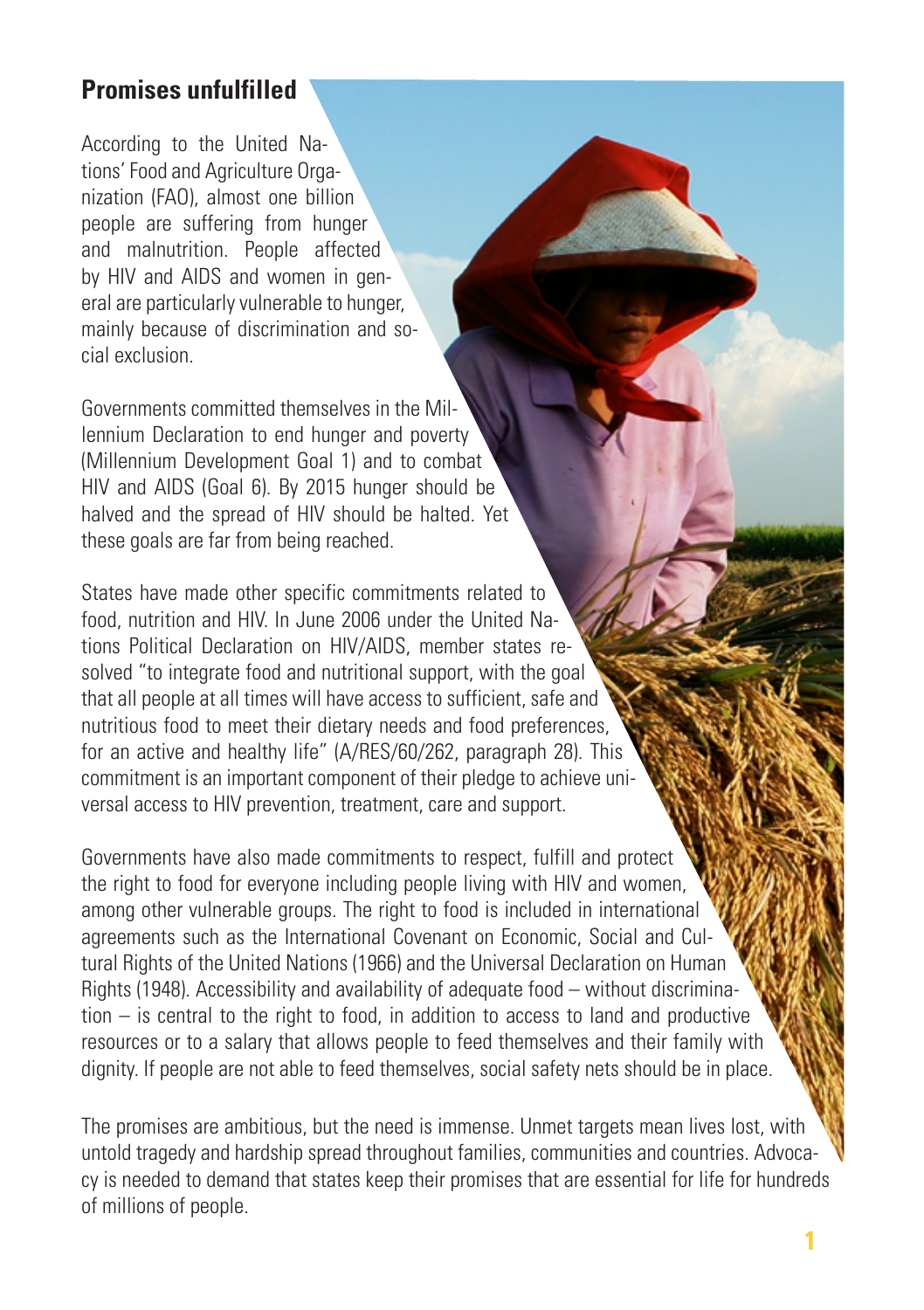#### **EAA's perspectives on HIV and the Right to Food**

#### **Links between food, nutrition and HIV**

"People living with HIV/AIDS do suffer in Uganda in the context of the food crisis. The National Community of Women Living with HIV/AIDS (NACWOLA) in Uganda, which promotes positive living for women with the virus, has warned that HIV-positive patients in eastern Uganda are abandoning their antiretroviral (ARV) treatment 'in droves' because of a lack of food. The group called on the government to do more to tackle the food shortages. "If the government doesn't address the food crisis, many of us who are on ARVs are going to die," Stella, a NACWOLA member from Katakwi district, was quoted as saying on the blog." Excerpt from the Guardian

(http://www.guardian.co.uk/katine/2009/oct/21/food-crisis-hiv aids) on Food and HIV linkages in Uganda

HIV and nutrition are linked not just because adequate nutrition is essential for an individual's physical health; HIV also affects the ability of people to work and provide a sufficient income and resources for their household and community.

Adequate nutrition is vital to maintaining the immune system, improving the body's response to medical treatment, slowing the progression of the disease and giving optimal quality of life for people living with HIV.

Many people who are living with HIV often find out their status when they have already begun to get sick. In some antiretroviral treatment (ART) programmes as many as 33% of first visit clients are unable to walk without assistance. Significant weight loss in people living with HIV has been associated with increased risk of opportunistic infections, complication and early death.1

There is increasing evidence that malnutrition combined with HIV directly influences morbidity and mortality. Thus nutrition needs to be integrated into the package of care, treatment and support for people living with HIV.2 Providing medicines alone is not enough.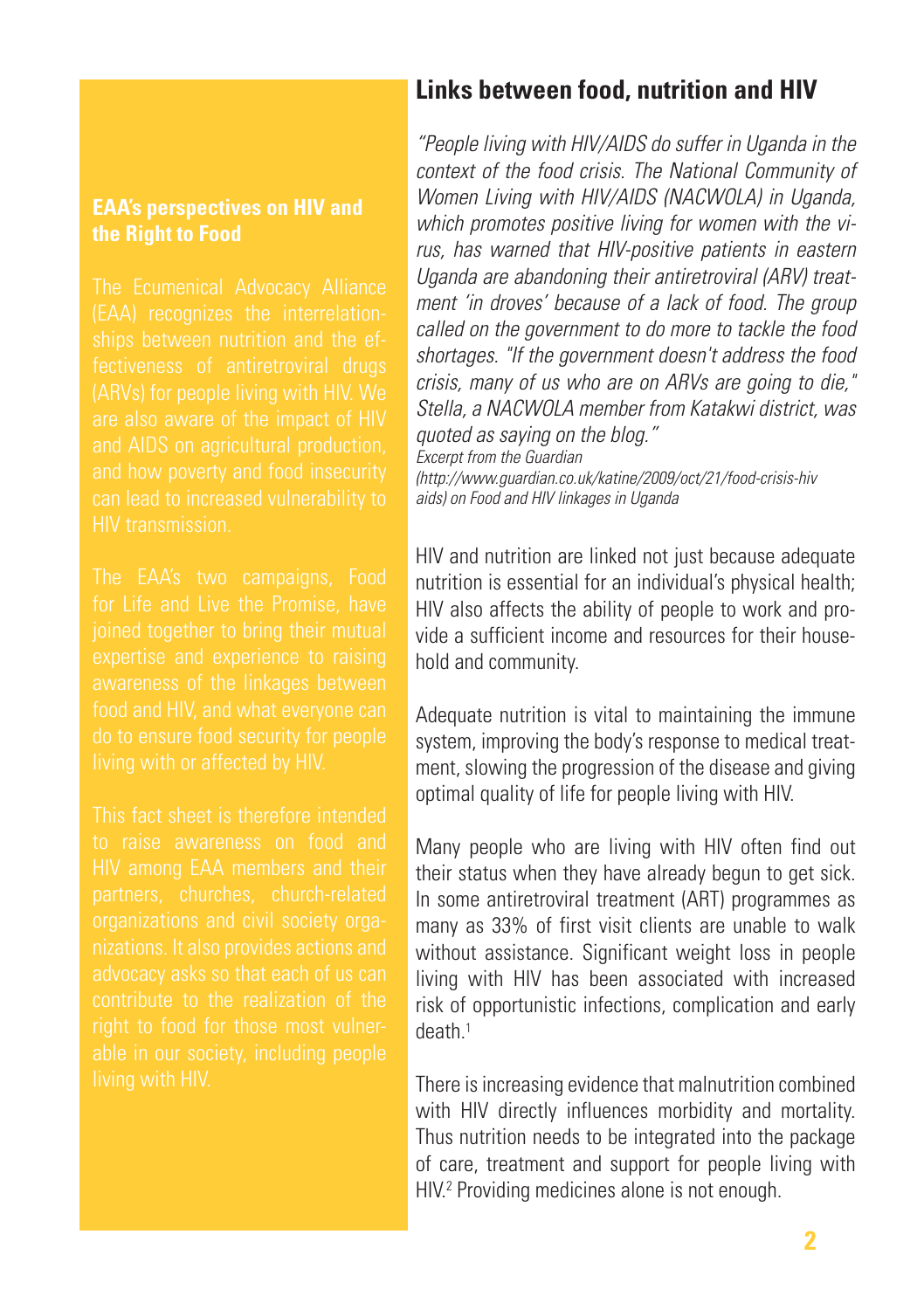Access to adequate nutrition is even more essential for pregnant and breastfeeding mothers living with HIV. If a woman is undernourished, it affects the health of her child. Thus, ensuring that mothers have access to adequate food is a priority in their treatment. This is particularly a challenge when an overwhelming majority of mothers in developing countries are economically disadvantaged and unable to afford adequate replacement feeding for their children.

A lack of food security for someone living with HIV causes further complications beyond individual health. A person in poverty, with limited resources to meet basic needs for themselves or their family, may feel forced to choose between purchasing food for the short term, or purchasing necessary medicine to ensure their health for the long term. Studies have indicated that HIV is catastrophic for poor households because it can absorb 50 percent of annual income through treatment costs.<sup>3</sup>

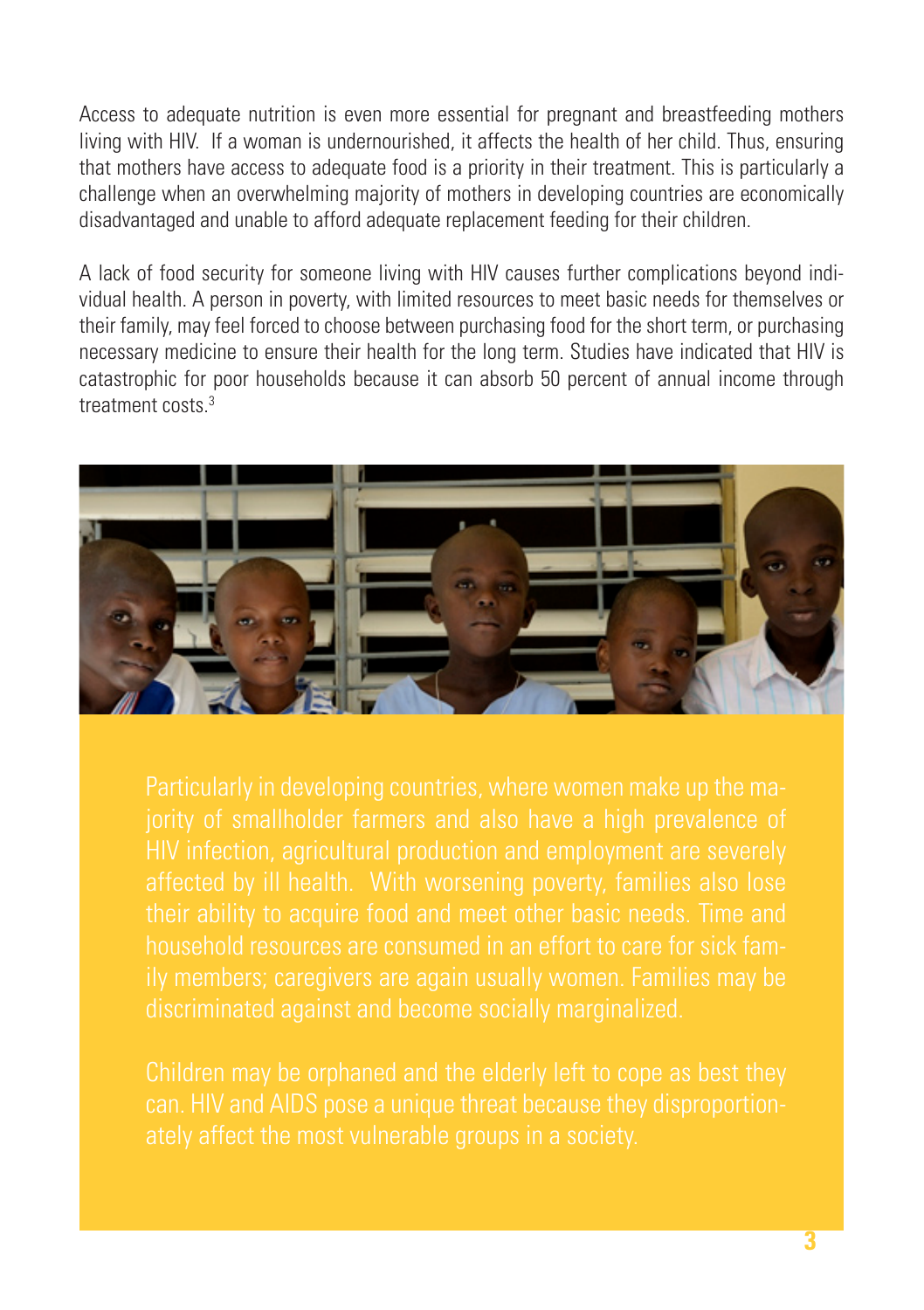The impact on women is most severe when women are denied access to land, especially when they are the main caregivers of the family. Women's lack of rights and access to productive resources increases both household poverty and vulnerability to HIV transmission.

Poverty can increase the likelihood that women and girls will seek alliances with the holders of resources as a means of ensuring survival for themselves and their families. This same reality can encourage casual sex work as well as occasional transactional sex in return for food.

Hazards such as drought, flooding or conflict can add additional shocks to households affected by HIV that are already food insecure. Researchers have identified an "HIV induced famine". Whereas "traditional" drought-related famines kill dependents (children and elderly) first, HIV produces famine by striking at the most productive members of the family and community. Governments, which have in place emergency responses to drought-related famine, have yet to recognize and respond adequately to the "invisible" HIV-related famine.<sup>4</sup>

# **The vicious cycle of food insecurity and HIV & AIDS**

- Individual becomes infected with HIV.
- **1.** Individual becomes infected with HIV.<br> **1.** Increased vulnerability to other infections.<br> **1.** Easter progression of AIDS-related illnesses
	- Faster progression of AIDS-related illnesses.
	- Increased number of AIDS-related deaths.

**3.**

# **4.**

- Continuous erosion of family and community support structures.
- Switch from farming to cash paid work.
- Women and girls exploited and forced into risky behaviours to make ends meet.
- Increased risk of HIV infection.
- Reduced household food security.
- Increased malnutrition (especially among children).

Reduced household labour

Reduced household income

under cultivation. Delays in farming operations. Shift from labour-intensive crops to crops that are less nutritious. Reduced household food produc-

Reduction in the acreage of land

power.

tion.

and assets.

- Children (especially girls) drop out of school.
- Children become earners and caregivers.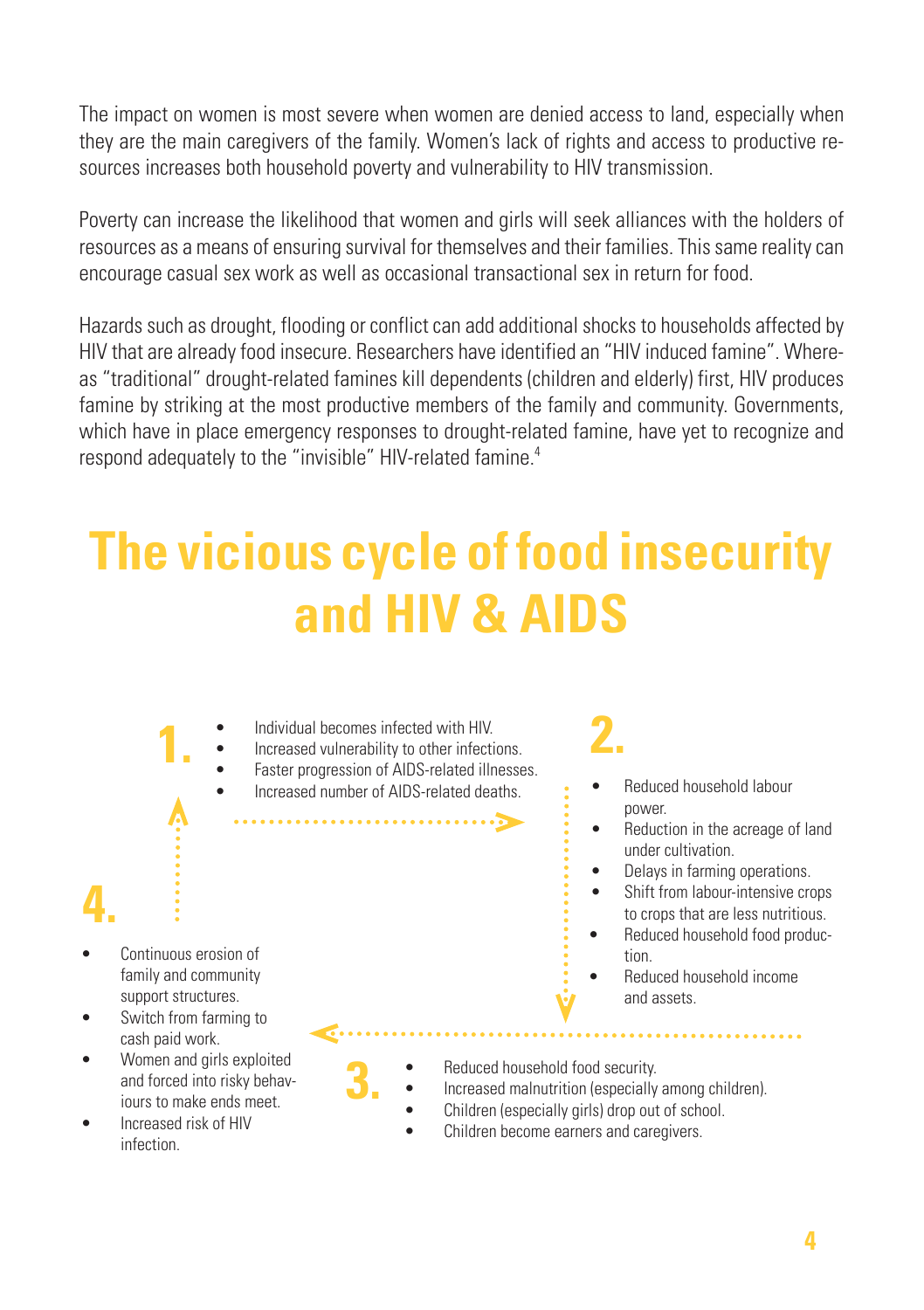#### **James Mudari's Story (Zimbabwe)**

James Mudari, despite his health condition, tries to manage a small piece of land at his homestead, which includes farming 12 chickens. He is supported by the Family AIDS Caring Trust through the HIV and AIDS and Livelihoods improvement project. He also receives a food pack from Christian Care that includes barley, soyabeans and vegetable oil. He stated, "I need to be saved from my starvation". He continued "the challenge I face is when this organization stops food aid with little community support". (Family AIDS Caring Trust-Mutare, Zimbabwe)

### **Why should churches care?**

"The churches have strengths, they have credibility, and they are grounded in communities. This offers them the opportunity to make a real difference in combating HIV/AIDS. To respond to this challenge, the churches must be transformed in the face of the HIV/AIDS crisis, in order that they may become a force for transformation – bringing healing, hope, and accompaniment to all affected by HIV/AIDS."

(From the plan of action developed by churches, ecumenical and church-related organizations in Africa, Europe and North America and the World Council of Churches at the Global Consultation on the Ecumenical Response to HIV/ AIDS in Africa, Nairobi, Kenya, November 2001)

#### **"Give us today our daily bread…"**

Reflections from Dr. Manoj Kurian, World Council of Churches

Jesus said, this is how you should pray: 'Our Father in heaven, hallowed be your name, your kingdom come, your will be done on earth as it is in heaven. Give us today our daily bread… (Matthew 6: 9-11)



In 1999, a church leader who is closely known to me shared a painful encounter he had with a young lady in the streets of the city he hails from. On seeing the young lady, still in her teens, soliciting customers as a sex worker, he approached her with a social worker, and had a dialogue, enquiring the reason for her decision to pursue her course in life, and inviting her to be part of his churches' work in accompanying people living in the margins of society. He also reminded her of the dangers of her contracting sexually transmitted diseases like HIV, which could endanger her life.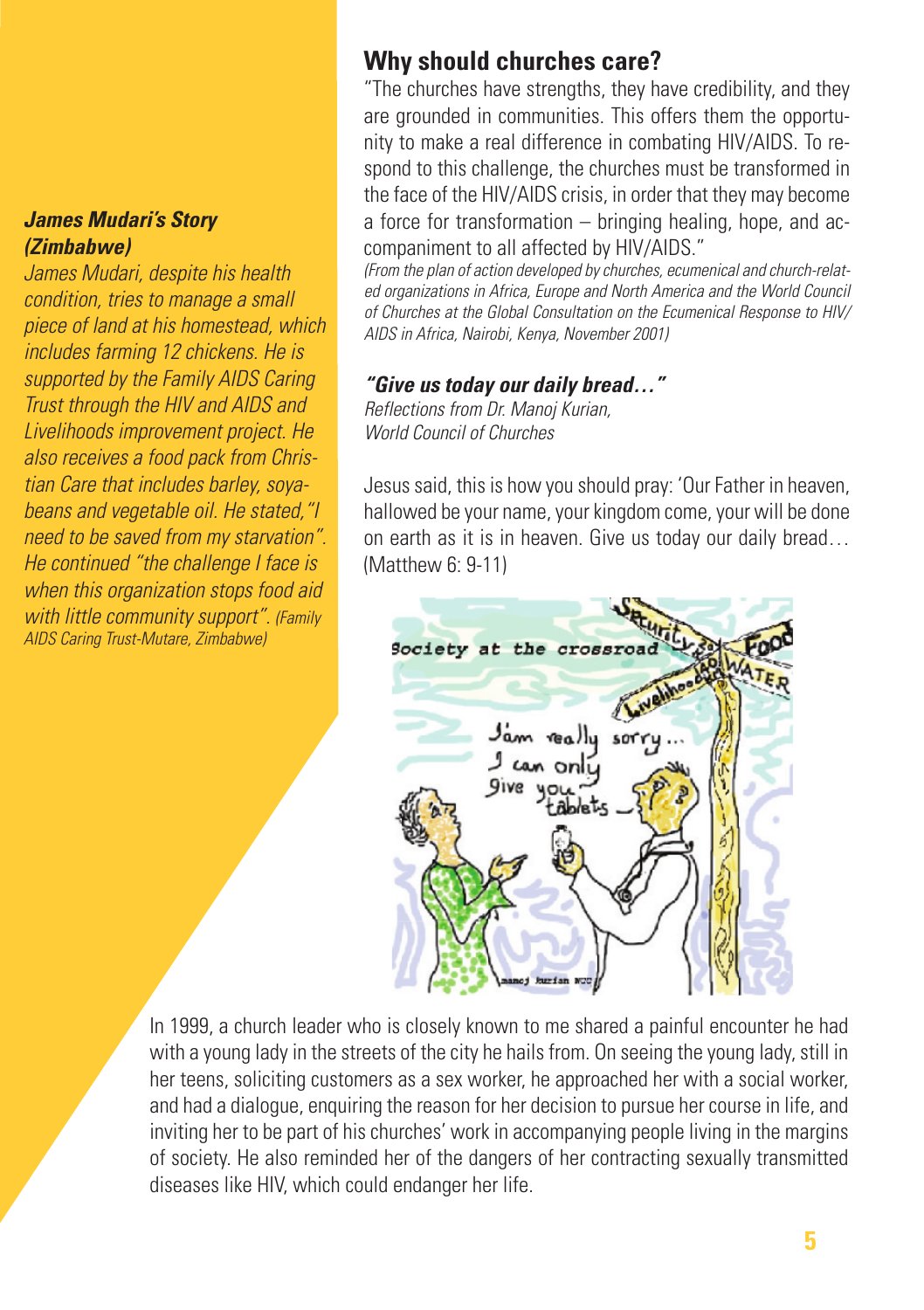She informed them that she was an orphan, whose parents had died of HIV. She was all alone, left to support herself and her four siblings. She had to drop out from school and tried to work to make a living. All she encountered was exploitation and deception. A series of tragic and cruel events led her to the current situation. She was clear that she had to support her siblings to survive. "Yes, I might get HIV, probably I am already infected. I might die of AIDS in the coming years… but if I do not get some food for my sisters and brothers today, they will starve tonight."

The church was able to assist the young woman. But for each person who is accompanied to reclaim what is justly theirs – the right to stable livelihood, security, food and health – thousands continue to slip into hunger, insecurity and vulnerability to HIV. It is clear that AIDS is at the core of a vicious circle, whereby the impacts of AIDS increase poverty and social deprivation, while poverty and social deprivation increase vulnerability to HIV infection. Jesus took the existential issue of sustenance and food very seriously. This is amply illustrated in his life and ministry. It is also obvious from the prayer he taught us to pray. But before we ask God for the 'bread or substance for the day', Jesus teaches us to invoke the reign of God. When we invoke the Kingdom of God in the Lord's Prayer, we are committing to:

• the sovereign, righteous rule of God. A rule in which power and goodness, judgment and mercy are combined.

• the reign of God, whose power is supreme over all creation, but whose love for every person is that of a Father or Mother.

•the acceptance by us in faithful, grateful obedience. We do this for the redemption of individuals and the whole society. Without it and with the flouting of the will of God, apathy and anarchy would reign.

•promoting the extension of the values of the Kingdom of God here and today: "Thy will be done on earth as it is in heaven." Fully knowing that such obedience and commitment are always costly with faith and love as the central requirements of the kingdom, Jesus bids us to "seek first his kingdom and his righteousness, and all these things shall be yours as well" (Matt. 6:33)

In the context of HIV, do we invoke these kingdom values? Do we approach the challenge in a holistic and non-judgmental manner? Do we work with comprehensive initiatives, which take the root causes seriously? Do we take the basic concerns of those among us who live with HIV, concerns regarding livelihood, food, water and security seriously? Do we see those among us who need our accompaniment as the reflection of the Divine, rather than recipients of charity?

# **What can you do?**

The duty to ensure the realization of the right to food of vulnerable groups within society is not only a prerogative of governments. Churches and church-related organizations have a special role to play to address the needs of all people, especially those on the margins of our society. Living in a broken and sinful world, in which we see hunger all around, our immediate response as compassionate people of faith is to offer food. The HIV pandemic presents one of the most significant challenges of our times. AIDS-related illnesses cause 8,000 deaths every day, have left 13 million children orphaned, and expose the perilous state of many countries' health care systems. AIDS threatens the very existence of communities, cripples their ability to be sustainable and productive, and shatters relationships due to the accompanying stigma and discrimination.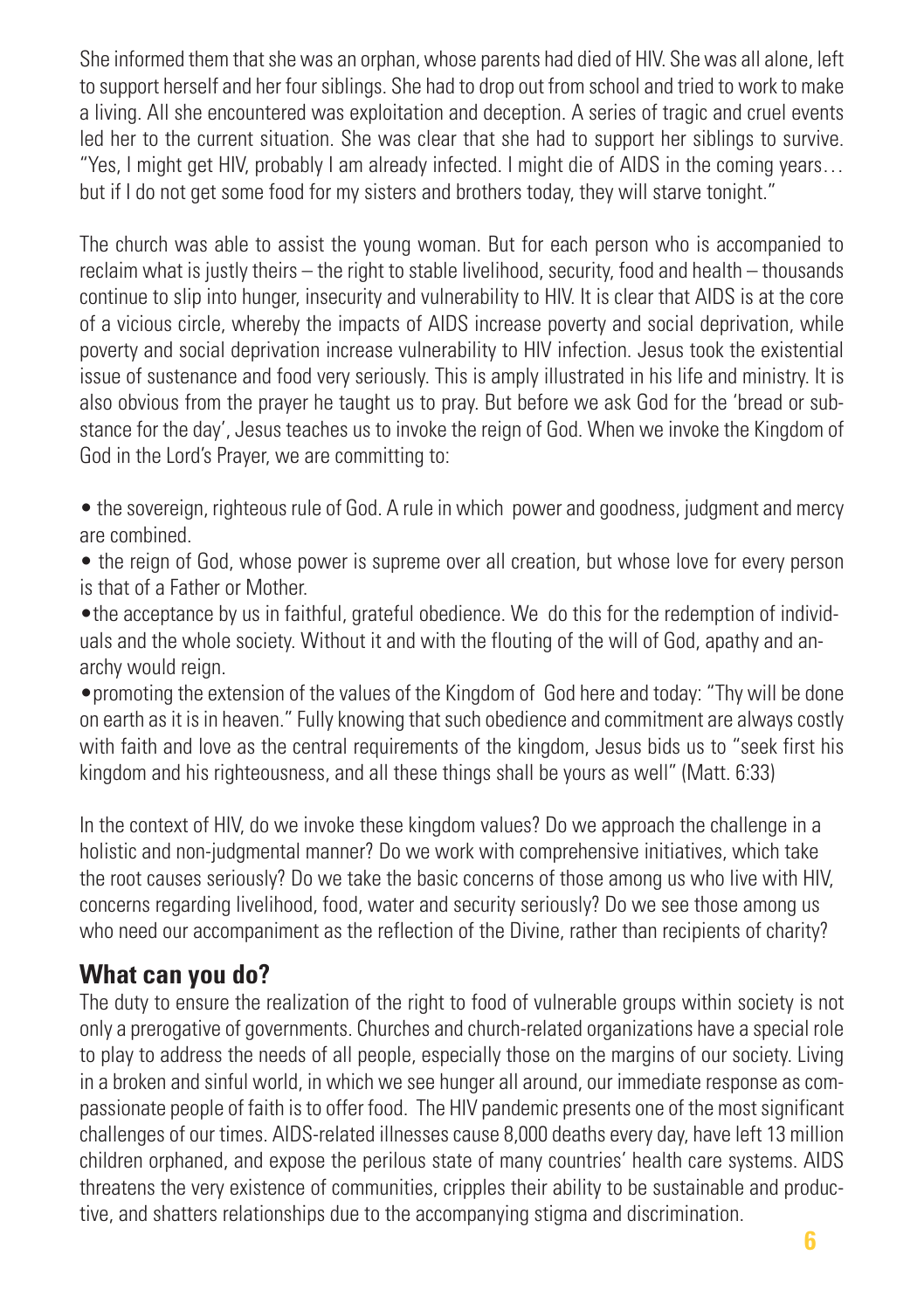

Churches and church-related organizations can take practical steps to ensure food security particularly for people living with HIV. Churches and people of faith can also call governments to account for the promises they have made, and take action to ensure the right to food for all people, including the support and systems to help people living with HIV remain healthy and productive members of their families and communities.

#### **As churches, church-based organizations and individuals you can:**

- Raise awareness of the links between food, nutrition and HIV through sharing this fact sheet and including prayers and sermons addressing hunger and HIV in worship services.
- Hold events, including fundraising activities, to support nutritional projects that actively include people living with HIV.
- Ensure that people living with HIV in your community are involved in home-based care and nutrition education programs.
- Promote voluntary testing and confidential counseling for HIV.
- Initiate or collaborate with income generation programs that involve people living with and affected by HIV, especially families caring for orphaned children.
- Work to empower women within the church and community in order to expand their knowledge and access to resources to support themselves and their families.
- Promote the involvement of people living with HIV in community-wide nutritional and herbal gardens and orchards.
- Include HIV-related perspectives in all food security and livelihood programmes.
- Advocate with governments and donors to support HIV-affected families through targeted food programmes that are based on the right to food, in particular, "Food by Prescription". This project aims to provide food rations alongside ARVs to patients, enhancing better absorption and thus improved, positive effects of ARV drugs in the body, and helping to mitigate sideeffects of  $H1V^5$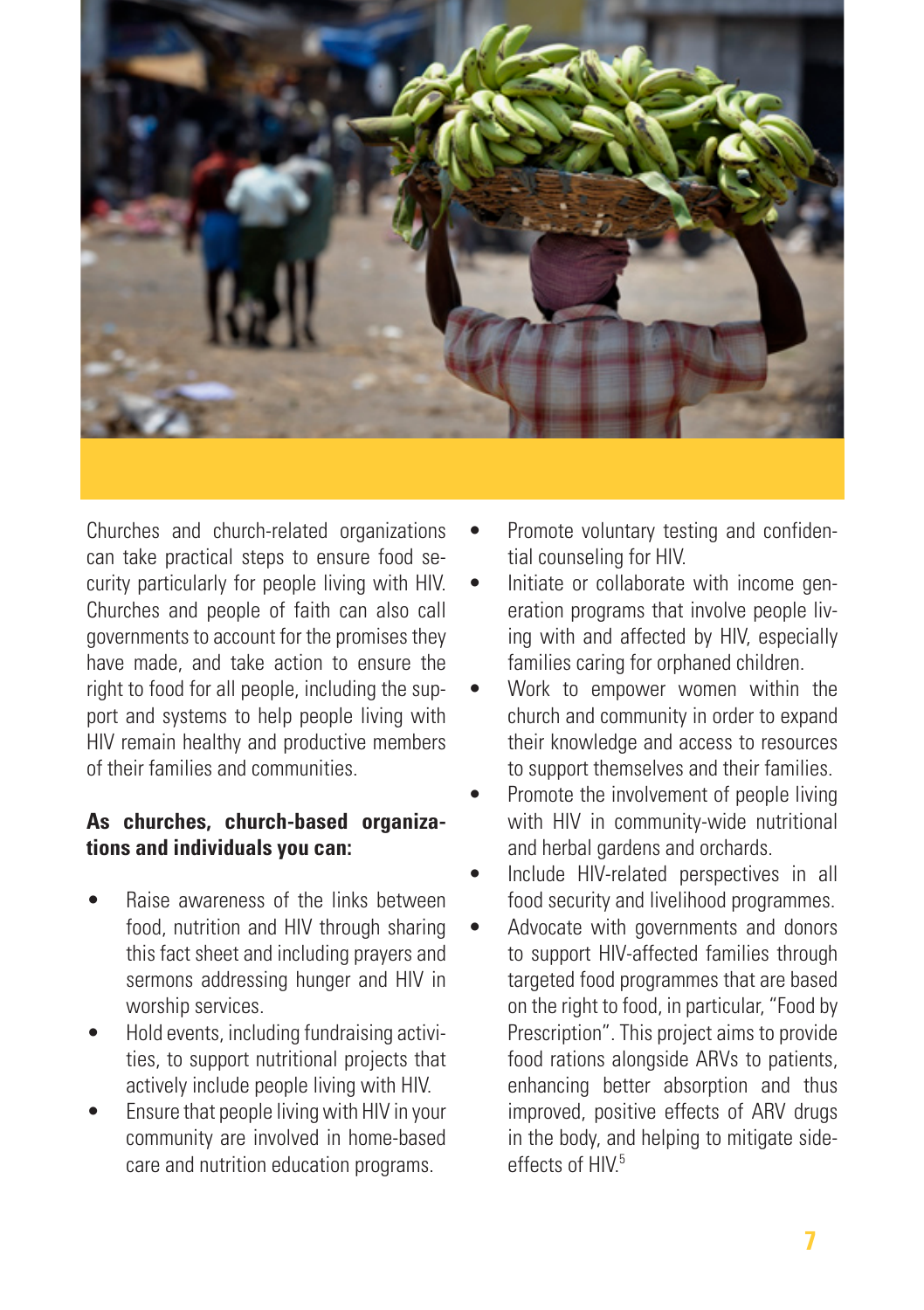#### **How one church development organization got involved**

Lutheran World Federation Mozambique (LWF-Moz) realized the complex links between HIV and nutrition upon discovering that patients on ARVs were not able to take their drugs as required because of the lack of food. LWF-Moz appealed for support from partners, including the government, to support their Gaza, Sofala and Tete Integrated Rural Development Projects. They promote kitchen gardens, food security projects and herbal gardens. (Eva Pinto, Project Manager Urban Projects, LWF/DWS Mozambique)



#### **Advocacy asks to national governments**

#### **Churches, church-related organizations and civil society organizations working on food and HIV can lobby their national governments to:**

- Put in place policies and programs that incorporate nutrition and food security in line with efforts to scale-up towards universal access to prevention, treatment, care and support.
- Incorporate nutrition indicators into HIV monitoring and evaluation activities, including monitoring and evaluation of the national AIDS strategy.
- Ensure agricultural policies and programs that are HIV responsive, for example integrating HIV information into agricultural extension programmes and targeting smallholder farmers, particularly women.
- Integrate HIV, food and nutrition programs by, for example: ensuring that food and nutritional assistance reaches the most vulnerable, is relevant and appropriate and does not fuel stigma and discrimination; expanding such support where needed, including for pregnant and lactating women and for children; emphasizing appropriate infant feeding as part of the prevention of vertical or 'mother-to-child' transmission of HIV.
- Work across sectors and with civil society and people living with HIV to reach the most vulnerable.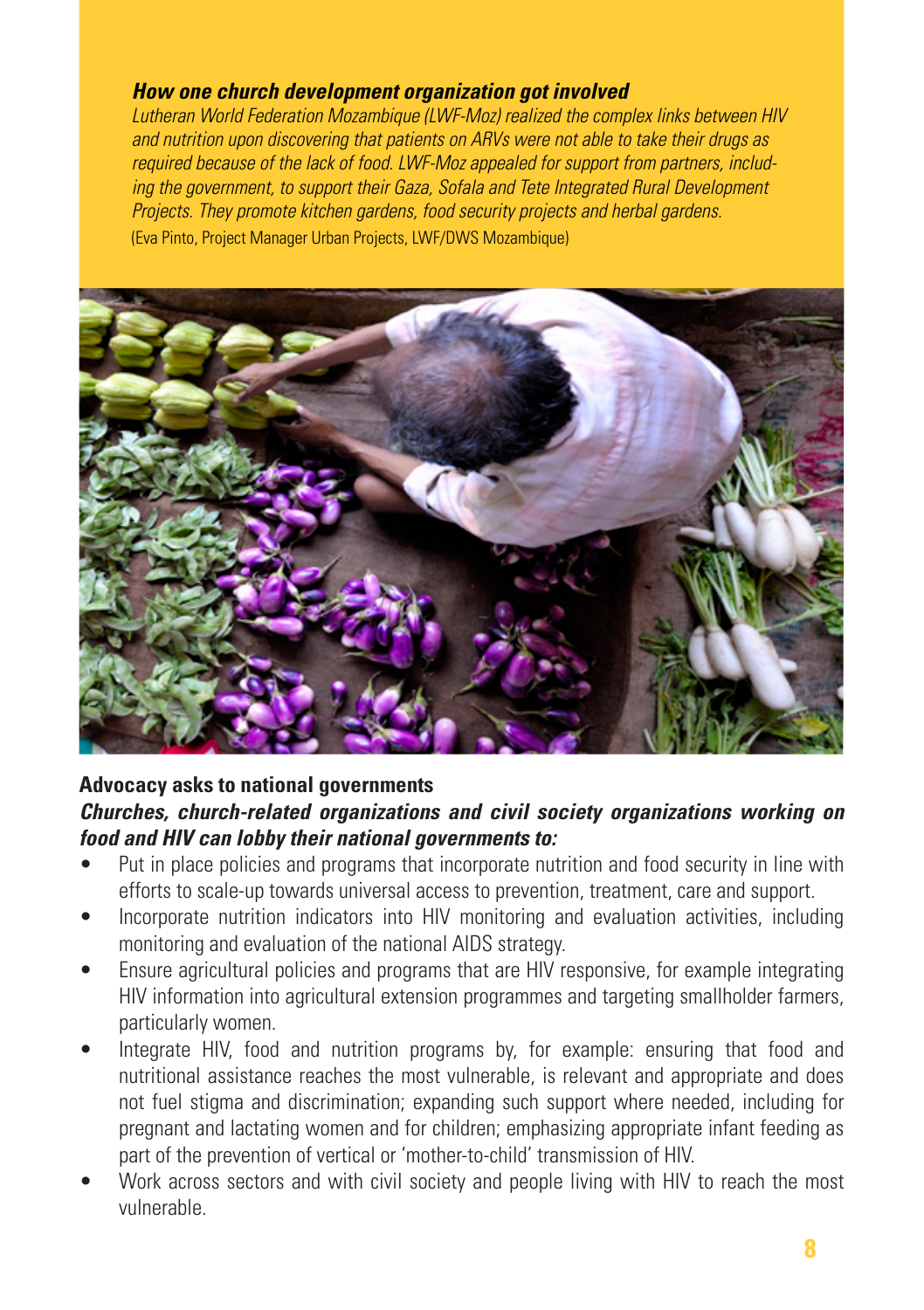# **References**

1 Greenaway, K. GAIN working Paper Series No 2: "Food by Prescription: A Landscape Paper", October 2009.

2 For the significance of HIV-associated malnutrition: USAID/Food and Nutrition Technical Assistance –FANTA-2, "Review of Kenya's Food by Prescription Program", July 2009.

<sup>3</sup> Russell, S. 2004. "The Economic Burden of Illness for Households in Developing Countries: A Review of Studies Focusing on Malaria, Tuberculosis, and Human Immunodeficiency Virus/ Acquired Immunodeficiency Syndrome." The American Society of Tropical Medicine and Hygiene 712:149. These findings occur in Africa and Asia. See: International Labour Organization. 2003, Socio-economic impact of HIV/AIDS on people living with HIV/AIDS and their families, Delhi Network of Positive People, Manipur Network of People Living with HIV/AIDS, Network of Maharashtra People Living with HIV/AIDS, Positive Women's Network of Southern India

4 FANRPAN & SAFAIDS, "Silent Hunger, Policy Options for effective responses to the impact of HIV and AIDS on Agriculture and Food Security in the SADC Region", 2006. World Vision and FANRPAN are currently pilot-testing a statistical and programming tool, the Household Vulnerability Index, to explore levels of vulnerability of households due to HIV and identify most appropriate interventions to address the needs of these households in a more holistic way.

5 Saskia De Pe/ Richard D Semba, Nutrition and HIV Background Paper for WFP, December 2009.

# **Bibliography**

Right to Food in the Context of HIV, FAO, 2009: **www.fao.org/hivaids**

HIV/AIDS, Food and Nutrition, UNAIDS Policy Brief 2008. **http://data.unaids.org/pub/Manual/2008/jc1515a\_policybrief\_nutrition\_en.pdf**

Food Prices and the AIDS Response: How they are linked, and what can be done?, IFPRI 2008 **http://programs.ifpri.org/renewal/pdf/foodpricesAIDSbrief.pdf**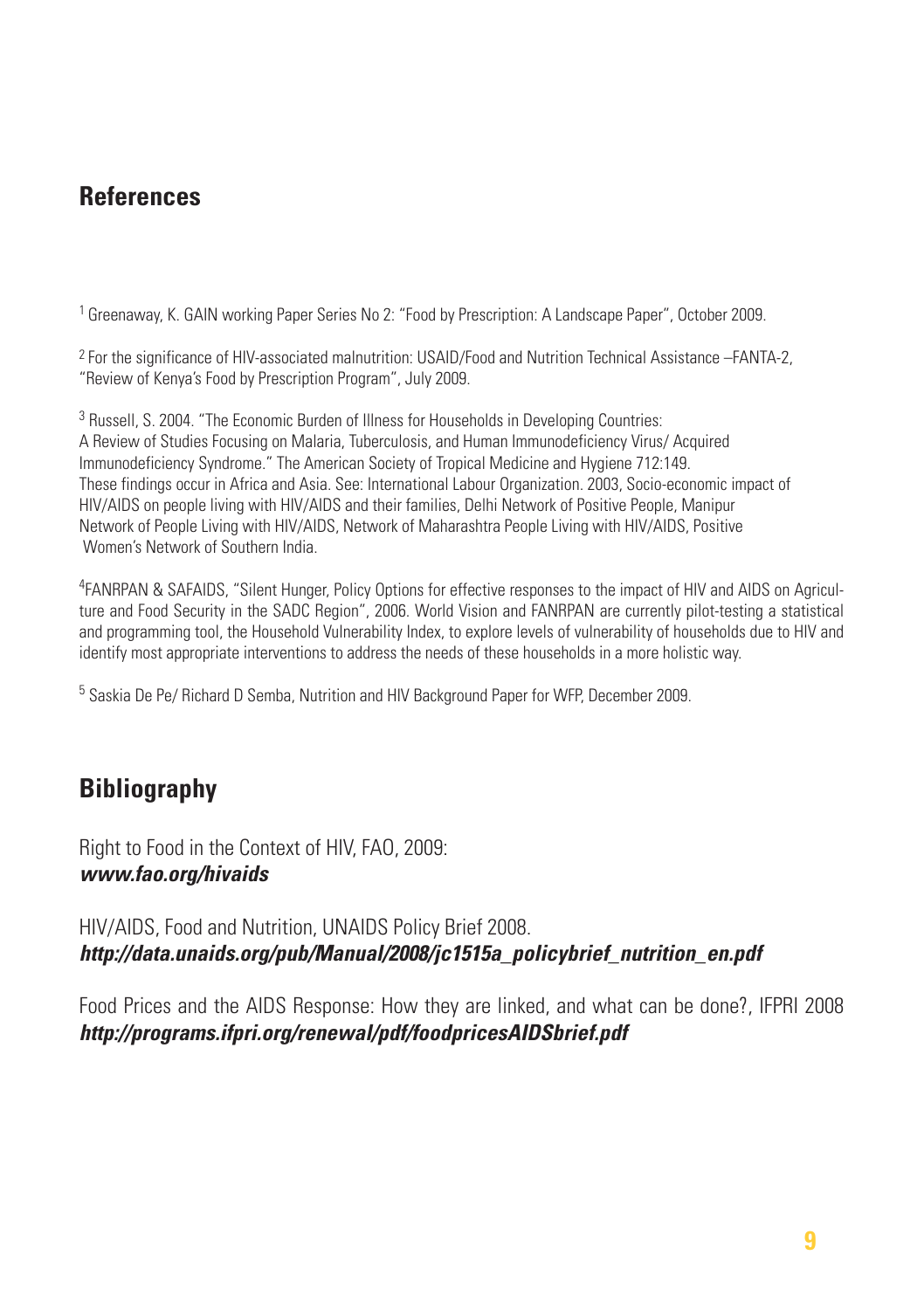

HIV and the Right to Food By Manyara Angeline Munzara (EAA) & Ester Wolf (Bread for All) Design by Adam Ferraro ©2010 Ecumenical Advocacy Alliance

You are free to copy, distribute and transmit this work provided that you retain the attribution to the EAA 150 route de Ferney P.O. Box 2100 - CH-1211 Geneva 2 Switzerland +41 22 791 6723 info@e-alliance.ch